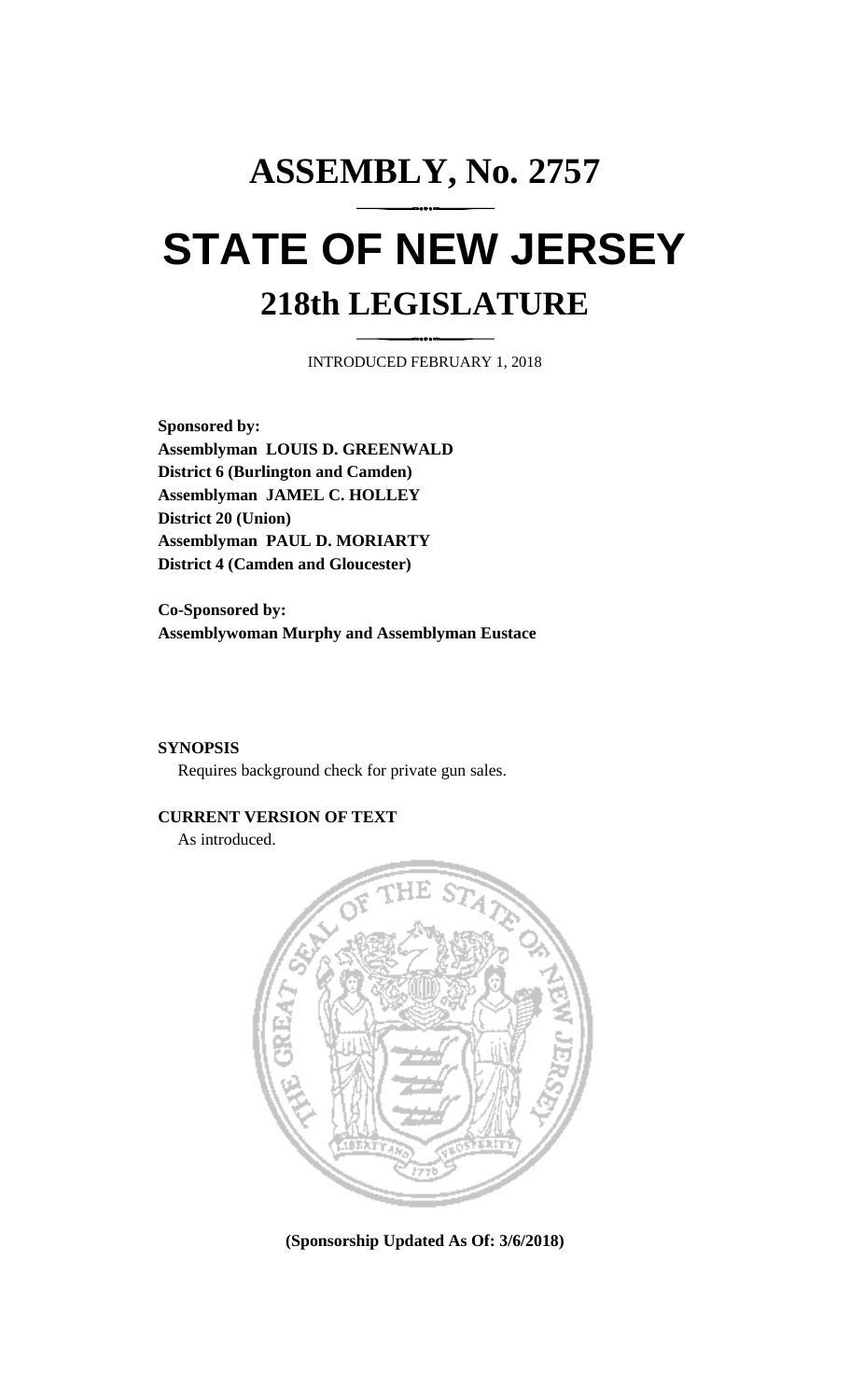**AN ACT** concerning certain firearms sales and transfers and amending N.J.S.2C:58-3. **BE IT ENACTED** *by the Senate and General Assembly of the State of New Jersey:* 1. N.J.S.2C:58-3 is amended to read as follows: 2C:58-3. a. Permit to purchase a handgun. (1) No person shall sell, give, transfer, assign or otherwise dispose of, nor receive, purchase, or otherwise acquire a handgun unless the purchaser, assignee, donee, receiver or holder is licensed as a dealer under this chapter or has first secured a permit to purchase a handgun as provided by this section. (2) A person who is not a licensed retail dealer and sells, gives, transfers, assigns, or otherwise disposes of, or receives, purchases or otherwise acquires a handgun pursuant this section shall conduct the transaction through a licensed retail dealer. The provisions of this paragraph shall not apply if the transaction is: (a) between members of an immediate family as defined in 21 subsection n. of this section; 22 (b) between law enforcement officers; (c) between collectors of firearms or ammunition as curios or relics as defined in Title 18, U.S.C. section 921 (a) (13) who have in their possession a valid Collector of Curios and Relics License issued by the Bureau of Alcohol, Tobacco, Firearms, and Explosives; or 28 (d) a temporary transfer pursuant to section 1 of P.L.1992, c.74 (C.2C:58-3.1) or section 1 of P.L.1997, c.375 (C.2C:58-3.2). (3) Prior to a transaction conducted pursuant to this subsection, the retail dealer shall complete a National Instant Criminal Background Check of the person acquiring the handgun. In addition: (a) the retail dealer shall submit to the Superintendent of State Police, on a form approved by the superintendent, information identifying and confirming the background check; (b) every retail dealer shall maintain a record of transactions conducted pursuant to this subsection, which shall be maintained at the address displayed on the retail dealer's license for inspection by a law enforcement officer during reasonable hours; (c) a retail dealer may charge a fee for a transaction conducted pursuant to this subsection; and (d) any record produced pursuant to this subsection shall not be considered a public record pursuant to P.L.1963, c.73 (C.47:1A-1 et seq.) or P.L.2001, c.404 (C.47:1A-5 et al.).

**EXPLANATION – Matter enclosed in bold-faced brackets [thus] in the above bill is not enacted and is intended to be omitted in the law.**

**Matter underlined thus is new matter.**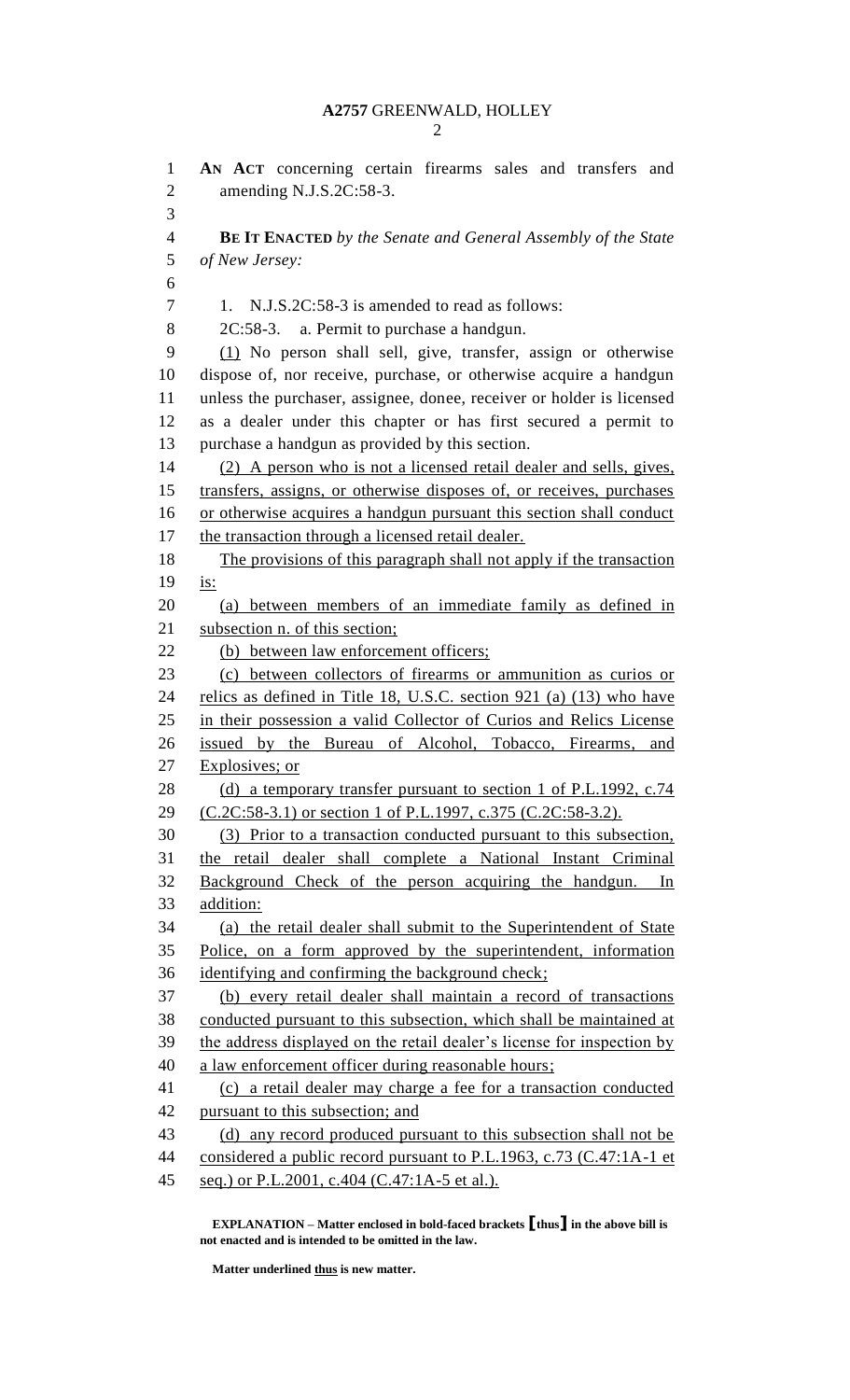b. Firearms purchaser identification card. (1) No person shall sell, give, transfer, assign or otherwise dispose of nor receive, purchase or otherwise acquire an antique cannon or a rifle or shotgun, other than an antique rifle or shotgun, unless the purchaser, assignee, donee, receiver or holder is licensed as a dealer under this chapter or possesses a valid firearms purchaser identification card, and first exhibits the card to the seller, donor, transferor or assignor, and unless the purchaser, assignee, donee, receiver or holder signs a written certification, on a form prescribed by the superintendent, which shall indicate that he presently complies with the requirements of subsection c. of this section and shall contain his name, address and firearms purchaser identification card number or dealer's registration number. The certification shall be retained by the seller, as provided in paragraph (4) of subsection a. of N.J.S.2C:58-2, or, in the case of a person who is not a dealer, it may be filed with the chief of police of the municipality in which he resides or with the superintendent. (2) A person who is not a licensed retail dealer and sells, gives, transfers, assigns, or otherwise disposes of, or receives, purchases or otherwise acquires an antique cannon or a rifle or shotgun pursuant to this section shall conduct the transaction through a licensed retail dealer. 23 The provisions of this paragraph shall not apply if the transaction is: (a) between members of an immediate family as defined in subsection n. of this section; (b) between law enforcement officers; (c) between collectors of firearms or ammunition as curios or relics as defined in Title 18, U.S.C. section 921 (a) (13) who have in their possession a valid Collector of Curios and Relics License issued by the Bureau of Alcohol, Tobacco, Firearms, and Explosives; or (d) a temporary transfer pursuant to section 1 of P.L.1992, c.74 (C.2C:58-3.1) and section 1 of P.L.1997, c.375 (C.2C:58-3.2). (3) Prior to a transaction conducted pursuant to this subsection, the retail dealer shall complete a National Instant Criminal Background Check of the person acquiring the handgun. In addition: (a) the retail dealer shall submit to the Superintendent of State Police, on a form approved by the superintendent, information 41 identifying and confirming the background check; (b) every retail dealer shall maintain a record of transactions conducted pursuant to this section which shall be maintained at the address set forth on the retail dealer's license for inspection by a law enforcement officer during reasonable hours; (c) a retrial dealer may charge a fee for a transaction conducted

pursuant to this subsection; and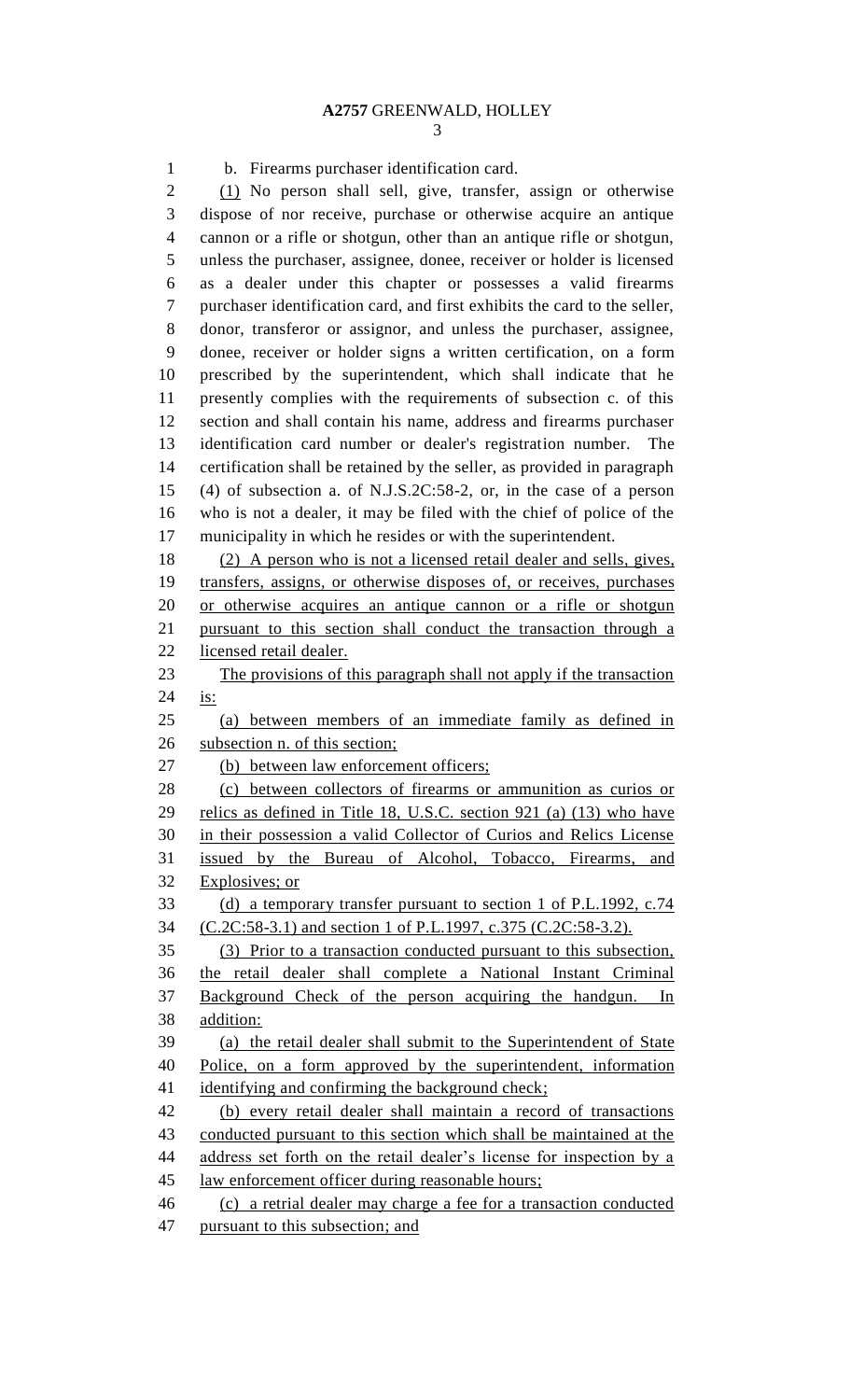(d) any record produced pursuant to this subsection shall not be

2 considered a public record pursuant to P.L.1963, c.73 (C.47:1A-1 et

seq.) or P.L.2001, c.404 (C.47:1A-5 et al.).

 c. Who may obtain. No person of good character and good repute in the community in which he lives, and who is not subject to any of the disabilities set forth in this section or other sections of this chapter, shall be denied a permit to purchase a handgun or a firearms purchaser identification card, except as hereinafter set forth. No handgun purchase permit or firearms purchaser identification card shall be issued:

 (1) To any person who has been convicted of any crime, or a disorderly persons offense involving an act of domestic violence as defined in section 3 of P.L.1991, c.261 (C.2C:25-19), whether or not armed with or possessing a weapon at the time of the offense;

 (2) To any drug dependent person as defined in section 2 of P.L.1970, c.226 (C.24:21-2), to any person who is confined for a mental disorder to a hospital, mental institution or sanitarium, or to any person who is presently an habitual drunkard;

 (3) To any person who suffers from a physical defect or disease which would make it unsafe for him to handle firearms, to any person who has ever been confined for a mental disorder, or to any alcoholic unless any of the foregoing persons produces a certificate of a medical doctor or psychiatrist licensed in New Jersey, or other satisfactory proof, that he is no longer suffering from that particular disability in a manner that would interfere with or handicap him in the handling of firearms; to any person who knowingly falsifies any information on the application form for a handgun purchase permit or firearms purchaser identification card;

 (4) To any person under the age of 18 years for a firearms purchaser identification card and to any person under the age of 21 years for a permit to purchase a handgun;

 (5) To any person where the issuance would not be in the interest of the public health, safety or welfare;

 (6) To any person who is subject to a restraining order issued pursuant to the "Prevention of Domestic Violence Act of 1991," P.L.1991, c.261 (C.2C:25-17 et seq.) prohibiting the person from possessing any firearm;

 (7) To any person who as a juvenile was adjudicated delinquent for an offense which, if committed by an adult, would constitute a crime and the offense involved the unlawful use or possession of a weapon, explosive or destructive device or is enumerated in subsection d. of section 2 of P.L.1997, c.117 (C.2C:43-7.2);

 (8) To any person whose firearm is seized pursuant to the "Prevention of Domestic Violence Act of 1991," P.L.1991, c.261 (C.2C:25-17 et seq.) and whose firearm has not been returned; or

 (9) To any person named on the consolidated Terrorist Watchlist maintained by the Terrorist Screening Center administered by the Federal Bureau of Investigation.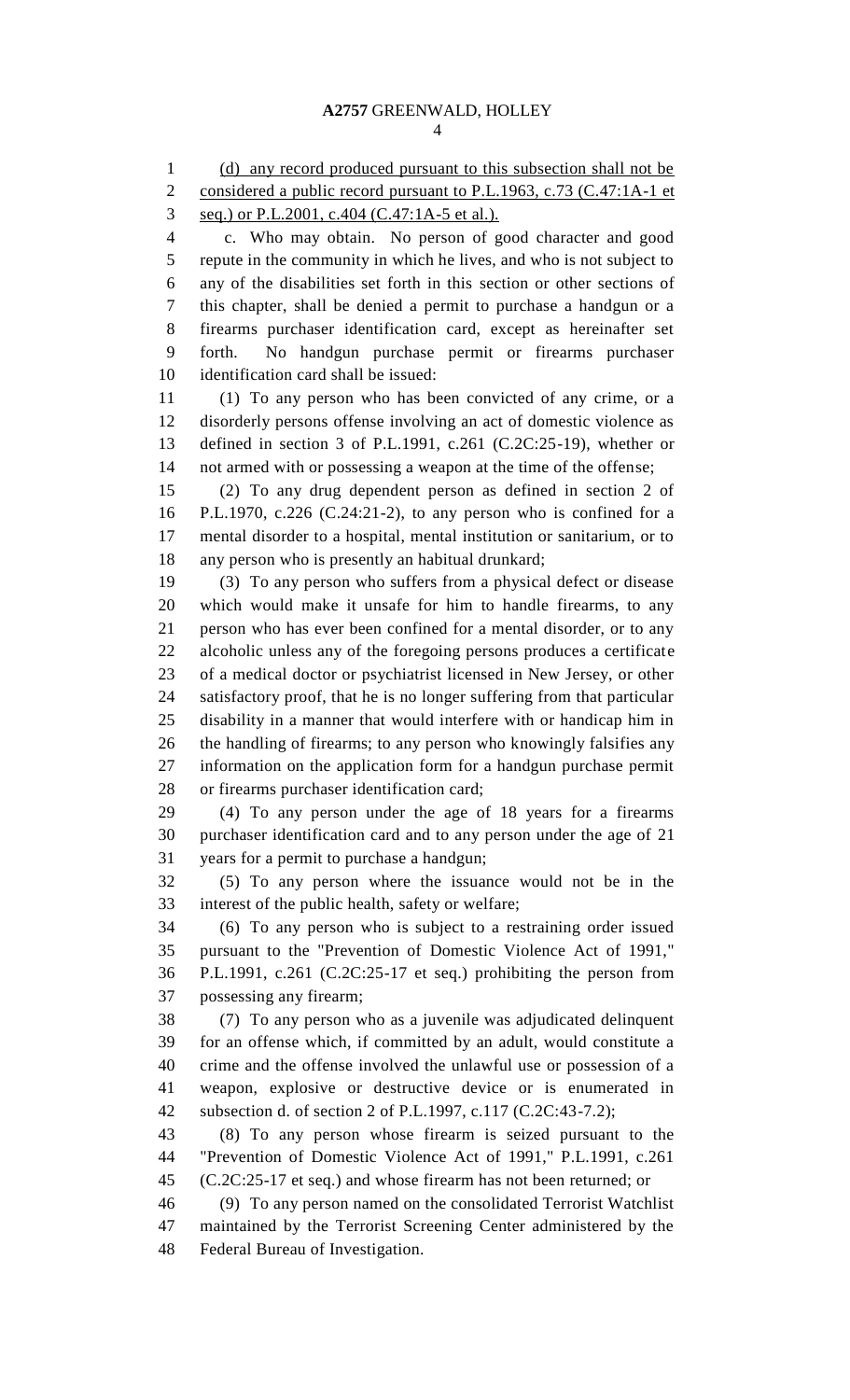d. Issuance. The chief of police of an organized full-time police department of the municipality where the applicant resides or the superintendent, in all other cases, shall upon application, issue to any person qualified under the provisions of subsection c. of this section a permit to purchase a handgun or a firearms purchaser identification card.

 Any person aggrieved by the denial of a permit or identification card may request a hearing in the Superior Court of the county in which he resides if he is a resident of New Jersey or in the Superior Court of the county in which his application was filed if he is a nonresident. The request for a hearing shall be made in writing within 30 days of the denial of the application for a permit or identification card. The applicant shall serve a copy of his request for a hearing upon the chief of police of the municipality in which he resides, if he is a resident of New Jersey, and upon the superintendent in all cases. The hearing shall be held and a record made thereof within 30 days of the receipt of the application for a hearing by the judge of the Superior Court. No formal pleading and no filing fee shall be required as a preliminary to a hearing. Appeals from the results of a hearing shall be in accordance with law.

 e. Applications. Applications for permits to purchase a handgun and for firearms purchaser identification cards shall be in the form prescribed by the superintendent and shall set forth the name, residence, place of business, age, date of birth, occupation, sex and physical description, including distinguishing physical characteristics, if any, of the applicant, and shall state whether the applicant is a citizen, whether he is an alcoholic, habitual drunkard, drug dependent person as defined in section 2 of P.L.1970, c.226 (C.24:21-2), whether he has ever been confined or committed to a mental institution or hospital for treatment or observation of a mental or psychiatric condition on a temporary, interim or permanent basis, giving the name and location of the institution or hospital and the dates of confinement or commitment, whether he has been attended, treated or observed by any doctor or psychiatrist or at any hospital or mental institution on an inpatient or outpatient basis for any mental or psychiatric condition, giving the name and location of the doctor, psychiatrist, hospital or institution and the dates of the occurrence, whether he presently or ever has been a member of any organization which advocates or approves the commission of acts of force and violence to overthrow the Government of the United States or of this State, or which seeks to deny others their rights under the Constitution of either the United States or the State of New Jersey, whether he has ever been convicted of a crime or disorderly persons offense, whether the person is subject to a restraining order issued pursuant to the "Prevention of Domestic Violence Act of 1991," P.L.1991, c.261 (C.2C:25-17 et seq.) prohibiting the person from possessing any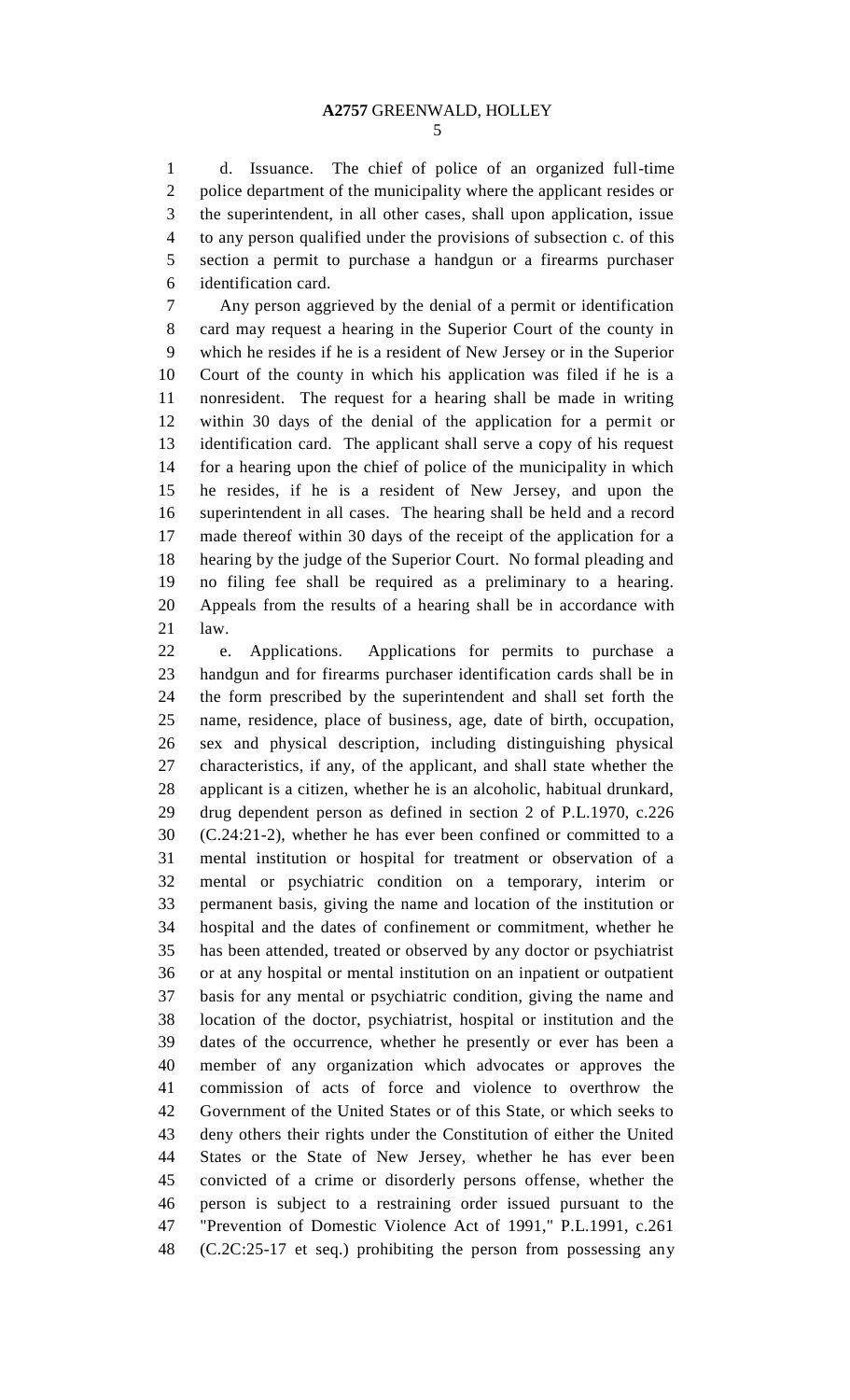firearm, and other information as the superintendent shall deem necessary for the proper enforcement of this chapter. For the purpose of complying with this subsection, the applicant shall waive any statutory or other right of confidentiality relating to institutional confinement. The application shall be signed by the applicant and shall contain as references the names and addresses of two reputable citizens personally acquainted with him.

 Application blanks shall be obtainable from the superintendent, from any other officer authorized to grant a permit or identification card, and from licensed retail dealers.

 The chief police officer or the superintendent shall obtain the fingerprints of the applicant and shall have them compared with any and all records of fingerprints in the municipality and county in which the applicant resides and also the records of the State Bureau of Identification and the Federal Bureau of Investigation, provided that an applicant for a handgun purchase permit who possesses a valid firearms purchaser identification card, or who has previously obtained a handgun purchase permit from the same licensing authority for which he was previously fingerprinted, and who provides other reasonably satisfactory proof of his identity, need not be fingerprinted again; however, the chief police officer or the superintendent shall proceed to investigate the application to determine whether or not the applicant has become subject to any of the disabilities set forth in this chapter.

 f. Granting of permit or identification card; fee; term; renewal; revocation. The application for the permit to purchase a handgun together with a fee of \$2, or the application for the firearms purchaser identification card together with a fee of \$5, shall be delivered or forwarded to the licensing authority who shall investigate the same and, unless good cause for the denial thereof appears, shall grant the permit or the identification card, or both, if application has been made therefor, within 30 days from the date of receipt of the application for residents of this State and within 45 days for nonresident applicants. A permit to purchase a handgun shall be valid for a period of 90 days from the date of issuance and may be renewed by the issuing authority for good cause for an additional 90 days. A firearms purchaser identification card shall be valid until such time as the holder becomes subject to any of the disabilities set forth in subsection c. of this section, whereupon the card shall be void and shall be returned within five days by the holder to the superintendent, who shall then advise the licensing authority. Failure of the holder to return the firearms purchaser identification card to the superintendent within the five days shall be an offense under subsection a. of N.J.S.2C:39-10. Any firearms purchaser identification card may be revoked by the Superior Court of the county wherein the card was issued, after hearing upon notice, upon a finding that the holder thereof no longer qualifies for the issuance of the permit. The county prosecutor of any county,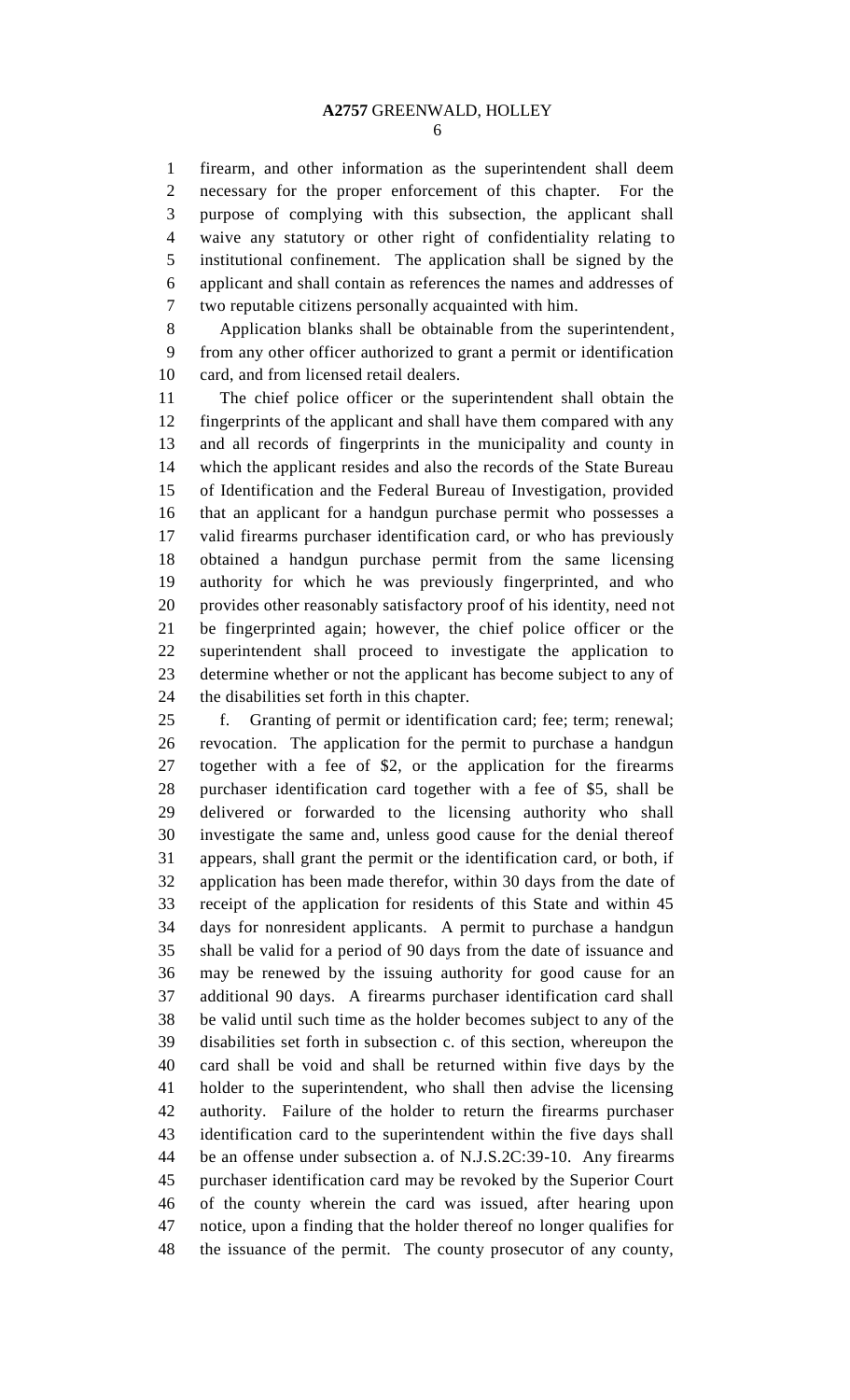the chief police officer of any municipality or any citizen may apply to the court at any time for the revocation of the card.

 There shall be no conditions or requirements added to the form or content of the application, or required by the licensing authority for the issuance of a permit or identification card, other than those that are specifically set forth in this chapter.

 g. Disposition of fees. All fees for permits shall be paid to the State Treasury if the permit is issued by the superintendent, to the municipality if issued by the chief of police, and to the county treasurer if issued by the judge of the Superior Court.

 h. Form of permit; quadruplicate; disposition of copies. The permit shall be in the form prescribed by the superintendent and shall be issued to the applicant in quadruplicate. Prior to the time he receives the handgun from the seller, the applicant shall deliver to the seller the permit in quadruplicate and the seller shall complete all of the information required on the form. Within five days of the date of the sale, the seller shall forward the original copy to the superintendent and the second copy to the chief of police of the municipality in which the purchaser resides, except that in a municipality having no chief of police, the copy shall be forwarded to the superintendent. The third copy shall then be returned to the purchaser with the pistol or revolver and the fourth copy shall be kept by the seller as a permanent record.

 i. Restriction on number of firearms person may purchase. Only one handgun shall be purchased or delivered on each permit and no more than one handgun shall be purchased within any 30- day period, but this limitation shall not apply to:

 (1) a federal, State, or local law enforcement officer or agency purchasing handguns for use by officers in the actual performance of their law enforcement duties;

 (2) a collector of handguns as curios or relics as defined in Title 18, United States Code, section 921 (a) (13) who has in his possession a valid Collector of Curios and Relics License issued by the federal Bureau of Alcohol, Tobacco, Firearms and Explosives;

 (3) transfers of handguns among licensed retail dealers, registered wholesale dealers and registered manufacturers;

 (4) transfers of handguns from any person to a licensed retail dealer or a registered wholesale dealer or registered manufacturer;

 (5) any transaction where the person has purchased a handgun from a licensed retail dealer and has returned that handgun to the dealer in exchange for another handgun within 30 days of the original transaction, provided the retail dealer reports the exchange transaction to the superintendent; or

 (6) any transaction where the superintendent issues an exemption from the prohibition in this subsection pursuant to the provisions of section 4 of P.L.2009, c.186 (C.2C:58-3.4).

 The provisions of this subsection shall not be construed to afford or authorize any other exemption from the regulatory provisions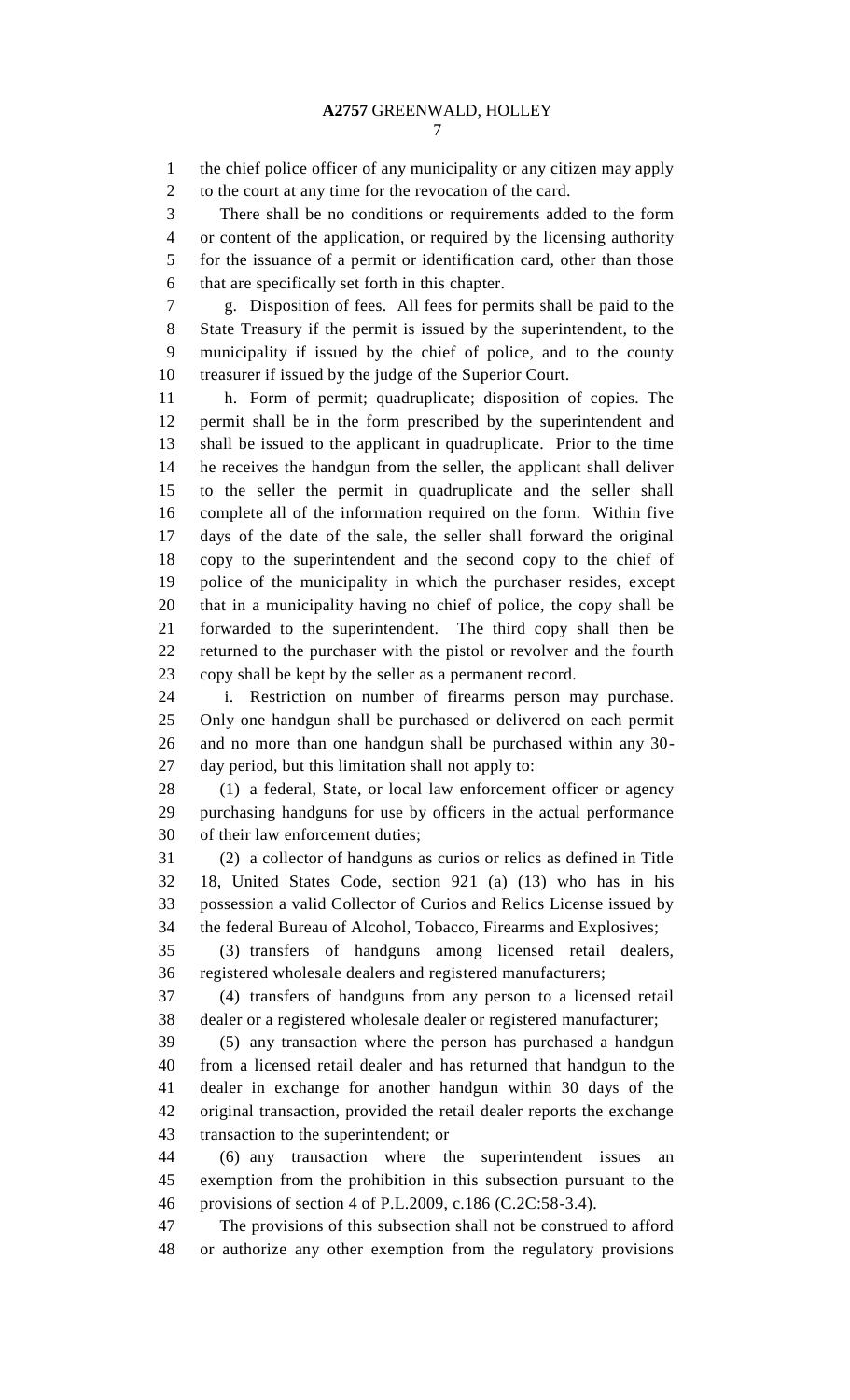governing firearms set forth in chapter 39 and chapter 58 of Title 2 2C of the New Jersey Statutes;

 A person shall not be restricted as to the number of rifles or shotguns he may purchase, provided he possesses a valid firearms purchaser identification card and provided further that he signs the certification required in subsection b. of this section for each transaction.

8 i. Firearms passing to heirs or legatees. Notwithstanding any other provision of this section concerning the transfer, receipt or acquisition of a firearm, a permit to purchase or a firearms purchaser identification card shall not be required for the passing of a firearm upon the death of an owner thereof to his heir or legatee, whether the same be by testamentary bequest or by the laws of intestacy. The person who shall so receive, or acquire the firearm shall, however, be subject to all other provisions of this chapter. If the heir or legatee of the firearm does not qualify to possess or carry it, he may retain ownership of the firearm for the purpose of sale for a period not exceeding 180 days, or for a further limited period as may be approved by the chief law enforcement officer of the municipality in which the heir or legatee resides or the superintendent, provided that the firearm is in the custody of the chief law enforcement officer of the municipality or the superintendent during that period.

 k. Sawed-off shotguns. Nothing in this section shall be construed to authorize the purchase or possession of any sawed-off shotgun.

 l. Nothing in this section and in N.J.S.2C:58-2 shall apply to the sale or purchase of a visual distress signalling device approved by the United States Coast Guard, solely for possession on a private or commercial aircraft or any boat; provided, however, that no person under the age of 18 years shall purchase nor shall any person sell to a person under the age of 18 years a visual distress signalling device.

 m. The provisions of subsections a. and b. of this section and paragraphs (4) and (5) of subsection a. of N.J.S.2C:58-2 shall not apply to the purchase of firearms by a law enforcement agency for use by law enforcement officers in the actual performance of the officers' official duties, which purchase may be made directly from a manufacturer or from a licensed dealer located in this State or any other state.

 n. For the purposes of this section, "immediate family" means a spouse, domestic partner as defined in section 3 of P.L.2003, c.246 (C.26:8A-3), partner in a civil union couple as defined in section 2 of P.L.2006, c.103 (C.37:1-29), parent, stepparent, grandparent, sibling, stepsibling, child, stepchild, and grandchild, as related by blood or by law.

(cf: P.L.2016, c.74, s.1)